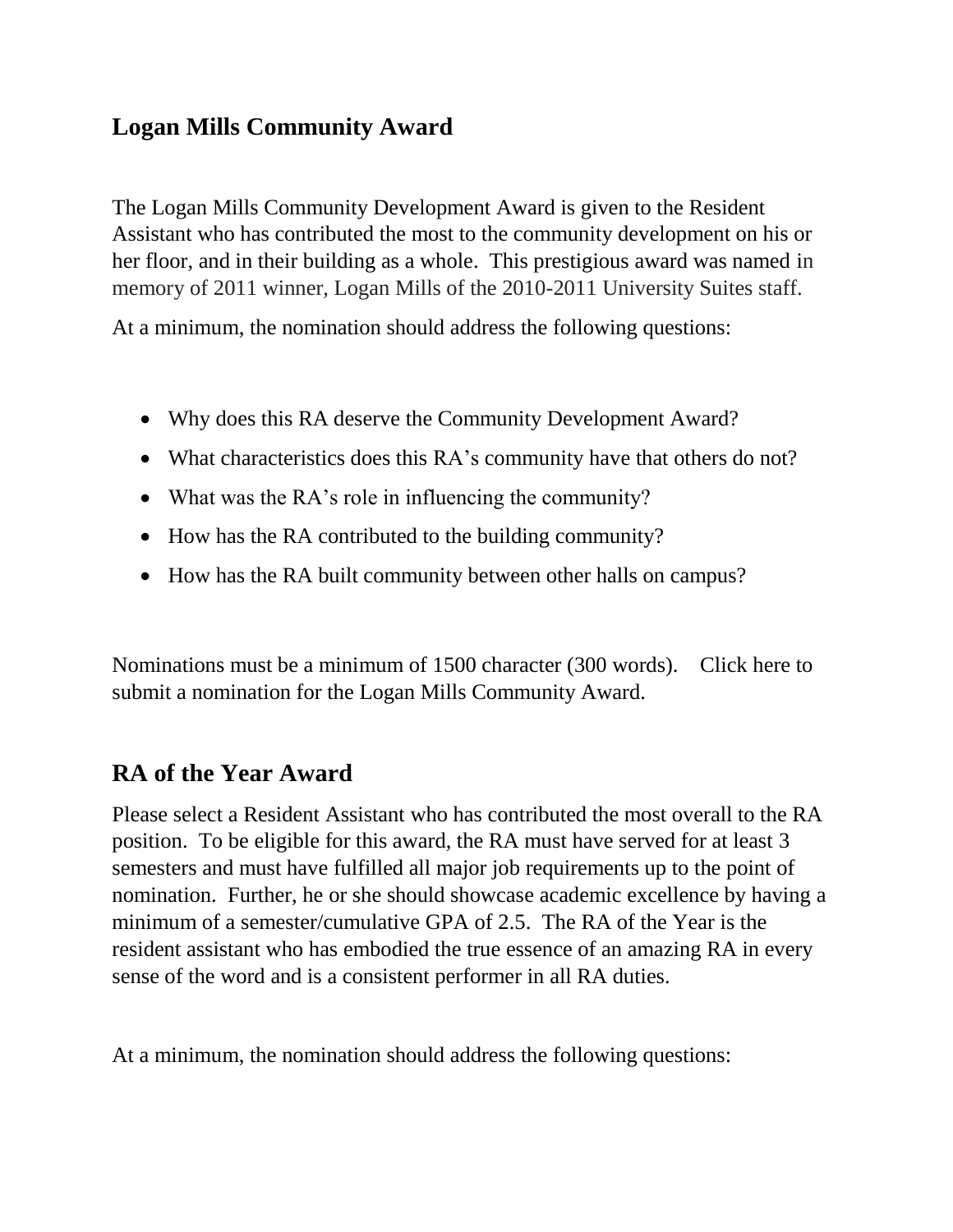- Why does this RA deserve the RA of the Year Awards?
- How has this person been seen as an amazing programmer, mentor, friend, or leader throughout the year?
- How has this person gone above and beyond the call of duty as an RA?
- How does the RA perform academically? Does she/he have a minimum 2.5 GPA?

Nominations must be a minimum of 1500 character (300 words). Click here to submit a nomination for the RA of the Year Award.

## **UWG Spotlight Award**

Please select a department or person OUTSIDE of HRL who has gone above and beyond to assist our department.

At a minimum, the nomination should address the following questions:

- Why does this department or person deserve the Spotlight Award?
- What contributions has this department or person made to which communities?

Nominations must be a minimum of 1500 character (300 words). Click here to submit a nomination for the UWG Spotlight Award.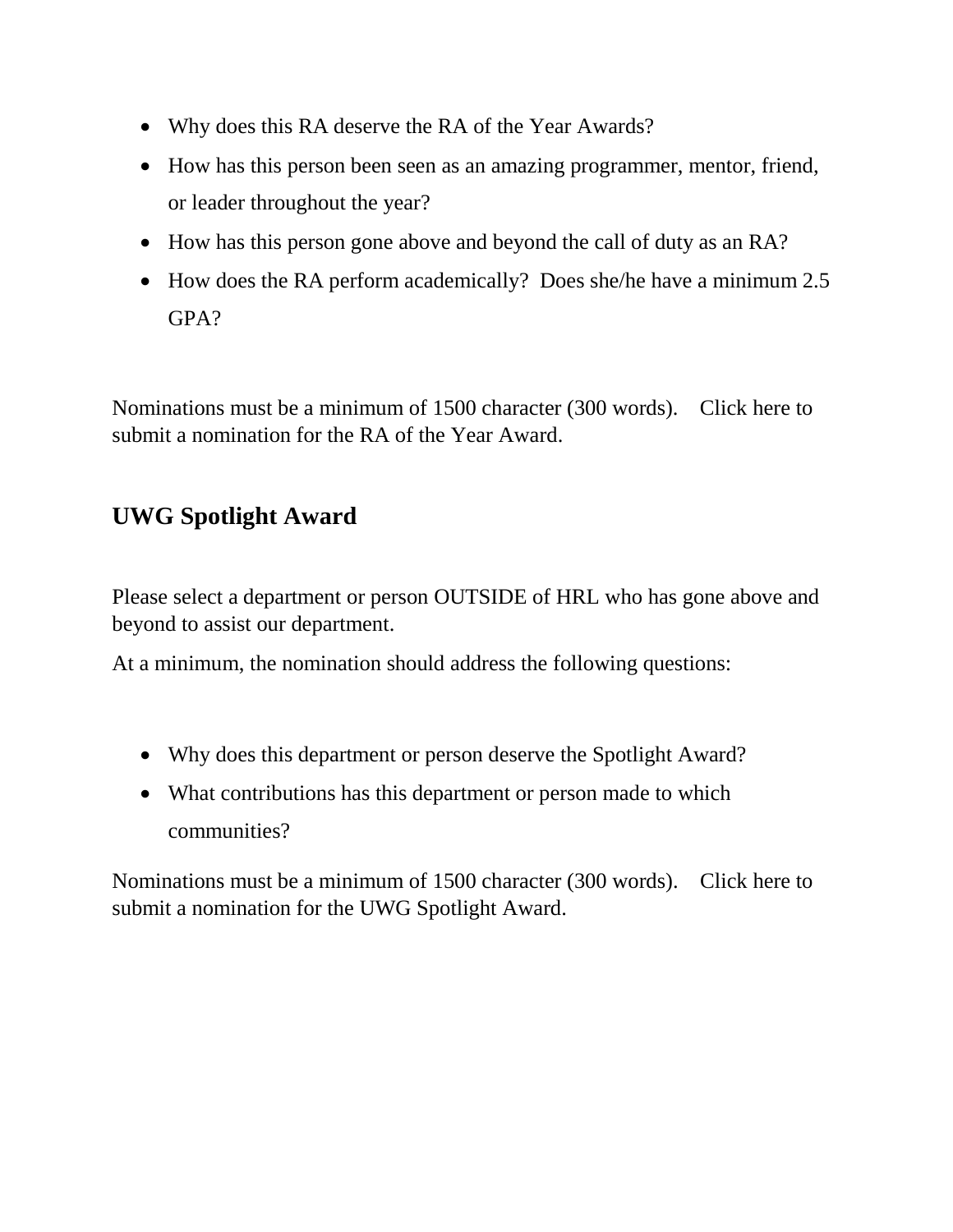## **Student Assistant of the Year**

Please select a student staff member that is not an RA or GVA. This award includes central office assistants, ResSTAR desk assistant, logistics team members and special projects assistants. The recipient of the Student of the Year Award will be a student who is always willing to help, takes initiatives with projects and who has exhibited outstanding leadership qualities. Further, he or she should showcase academic excellence by having a minimum of a semester/cumulative GPA of 2.5.

At a minimum, the nomination should address the following:

- What is this person's overall attitude towards their position and the department?
- How willing is this person to assist with projects within the department?
- How timely and efficient is this person with assigned projects?
- How does the SA perform academically? Does she/he have a minimum 2.5 GPA?

Nominations must be a minimum of 1500 character (300 words). Click here to submit a nomination for Student Assistant of the Year.

# **Village Aid of the Year**

Please select a Greek Village Aide (GVA) who has contributed the most overall to the GVA position. The GVA of the Year is the village aide who has embodied the true essence of an amazing village aide in very sense of the word and is a consistent performer in all village aide duties. Further, he or she should showcase academic excellence by having a minimum of a semester/cumulative GPA of 2.5.

At a minimum, the nomination should address the following:

• Why does this GVA deserve the Village Aid e of the Year Award?